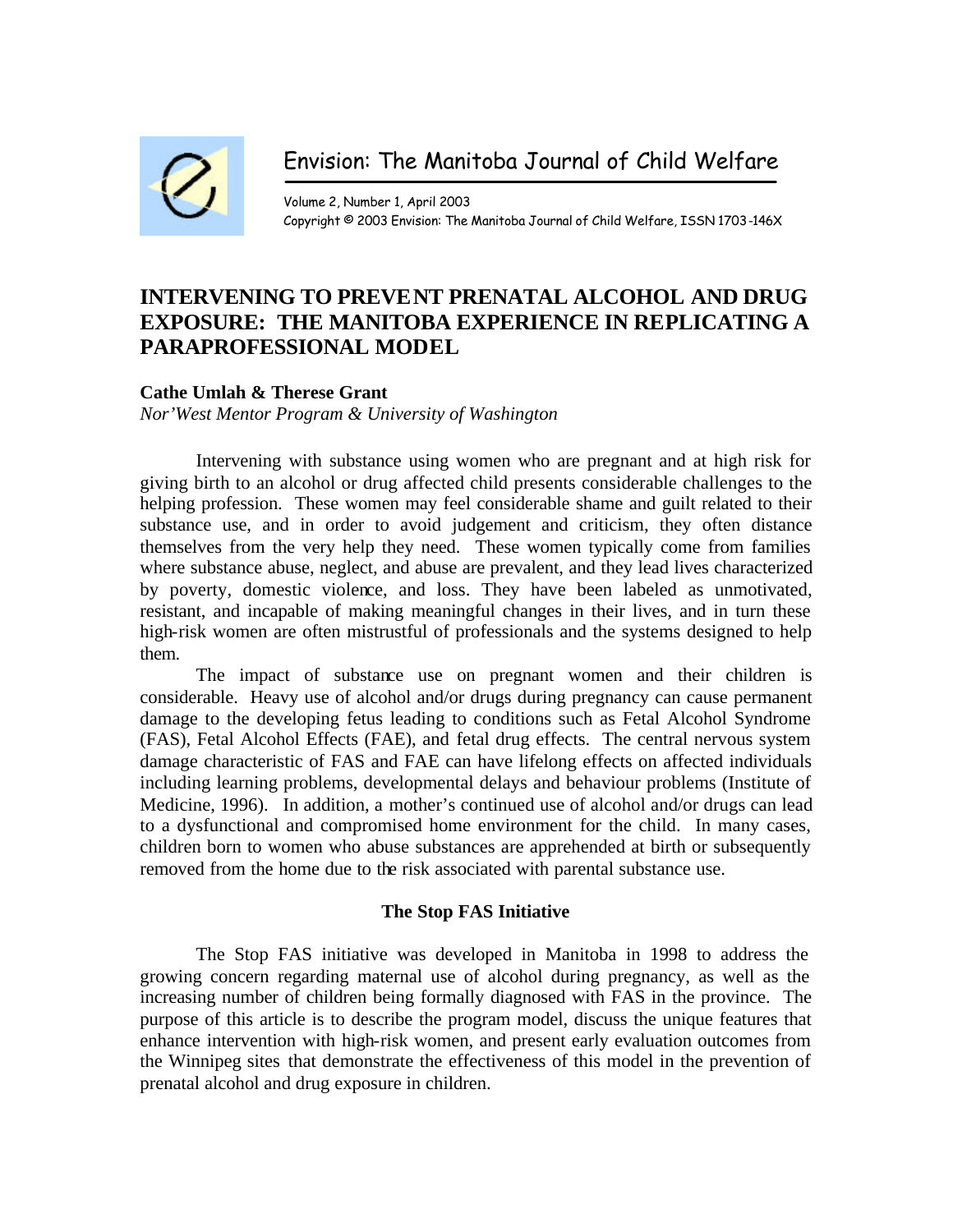The Stop FAS program model is a replication of the Parent-Child Assistance Program (PCAP, formerly known as the Birth to Three Project) developed in 1991 at the University of Washington School of Medicine in Seattle, Washington (Ernst, Grant, Streissguth & Sampson, 1999; Grant, Ernst & Streissguth, 1999; Grant, Ernst, Streissguth, Phipps & Gendler, 1996). Stop FAS is part of an overall government strategy designed to prevent the births of children with FAS. The program is funded by the provincial government, initially through the Children and Youth Secretariat, which evolved into Healthy Child Manitoba in 2000. The prevalence of FAS in Canada is estimated to be similar to that of the United States, ranging from 1-2 per 1000 live births, depending on factors such as ethnic background and socio-economic status (Canada's Drug Strategy Division, Health Canada, 2000). The true prevalence of FAS in Manitoba is unknown, but prevalence is estimated to be higher among isolated and disadvantaged groups in our province. Fetal Alcohol Effects is a less easily identifiable condition because the characteristic FAS facial features and growth deficiency may not be present. However, FAE is considered to be just as damaging as FAS because the central nervous system damage is permanent and affects the brain's executive functioning. The combined prevalence of FAS and alcohol-related neurodevelopmental disorders is estimated to be 9.1/1000 live births (Sampson et al., 1997).

### **Theoretical Background**

The Stop FAS model is based on a theoretical framework originally conceptualized in the Parent Child Assistance Program/Birth to Three. The critical component of the program is the meaningful and supportive relationship that develops between the client and her mentor. The personalized and caring support offered over a long enough period of time allows for gradual and enduring changes to occur in the woman's life. This aspect of the program model is based on relational theory that recognizes the importance of interpersonal relationships in women's addiction, treatment and recovery. Because a woman's sense of connectedness to others is central to her growth, development and definition of self, positive relationships within the intervention and treatment setting are critical (Amaro & Hardy-Fanta, 1995; Finkelstein, 1993; Miller, 1991; Surrey, 1991). The use of paraprofessional mentors can enhance the opportunity for relationship with clients, as the mentors do not experience the distance that professionals or experts often encounter. Clients can relate to mentors because they have both experienced challenging life experiences and because of mentors' down to earth style and empathic approach.

### **Overview of the Model**

This is an intensive one-on-one outreach model designed to intervene with highrisk substance using women; who are either pregnant or who have just given birth. Paraprofessional mentors offer a wide range of services for a three-year period. They work intensively with a caseload of 12-15 families to assist them in addressing program and individual goals. The services are flexible and personalized based on individual needs. See the accompanying table "Features of the Stop FAS Model" for further details.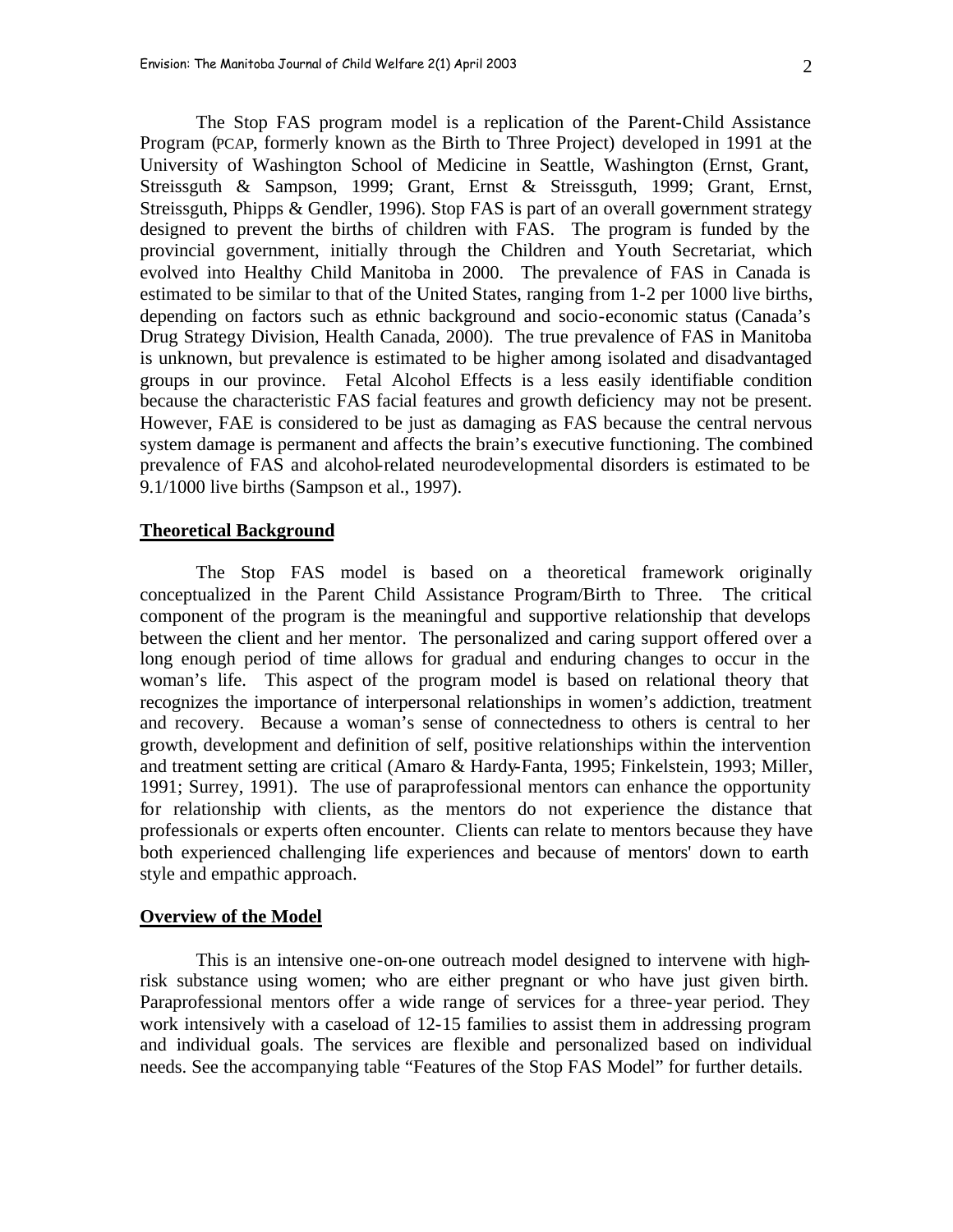# **Table 1**

# **Features of the Stop FAS Model**

*This is a three year home visitation model, implemented by well trained and closely supervised paraprofessional mentors. Caseloads never exceed 15 active client families per mentor. Features of the model include:*

- Mentors never give up on a woman; women are never asked to leave the program because of relapse or setbacks.
- Mentors develop a network of relationships with everyone involved in a woman's life and provide advocacy for other family members as needed.
- The program continues to advocate for both mother and target child, as appropriate, regardless of custody issues.
- Mentors connect a woman's service providers with each other and facilitate development of an effective plan; services may include Child and Family Services, probation services, alcohol/drug treatment, health services, etc.
- The program links women with the best available community services, and identifies and actively resolves existing barriers. Although the mentor's role is intensive, it is not intended to provide the 'direct' services needed.
- Women identify and evaluate personal goals every four months, which mentors coordinate with program goals.
- Weekly supervision with each mentor and clinical supervisor is essential.
- Weekly staff meetings, including case reviews with the team are essential to help mentors learn from the progress of each other's clients, and to provide a venue for ongoing program training.
- Ongoing program evaluation generates information used by the program to examine outcomes and to enhance the work of mentoring.

# **Program Sites / Community Partners**

Stop FAS was initially funded out of three community-based health centers in Manitoba. The sites in Winnipeg include the Nor'West Co-op Community Health Centre, and the Aboriginal Health and Wellness Centre. A rural site developed in Norway House withdrew from the delivery of the Stop FAS model one year into the project, primarily due to the poor fit between the program model and the community's needs and characteristics. That community of approximately 6000 people is small and close knit in comparison to Winnipeg and women there were reluctant to participate in a program that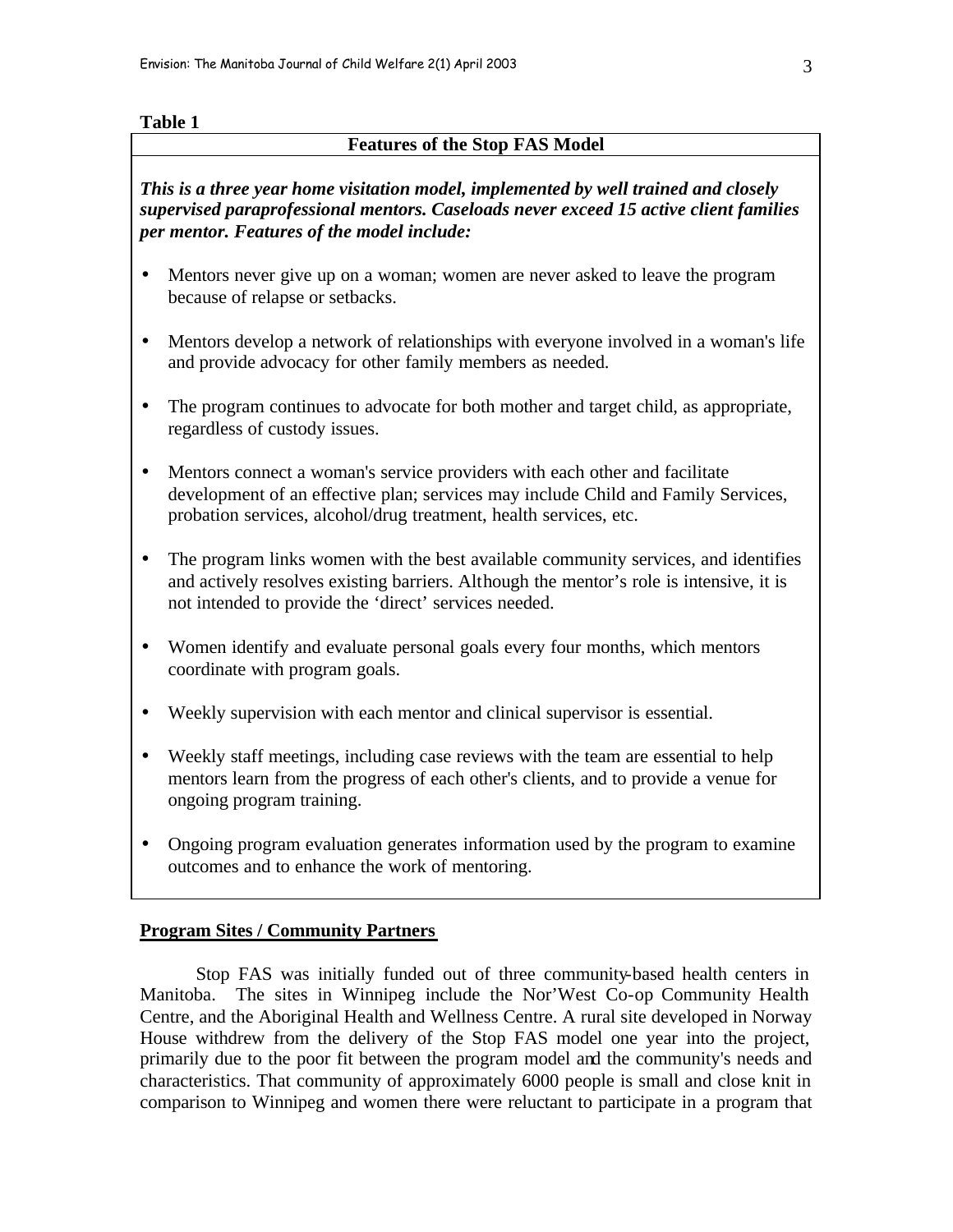works openly with substances use issues, for fear of being stigmatized. Services to pregnant women in Norway House have since evolved and are more broad based and responsive to the unique needs of their community.

The two Winnipeg sites operate independently, although they maintain strong ties with each other, with Healthy Child Manitoba, and with a number of key community partners. Each site has developed its own identity in the community naming themselves the "Nor'West Mentor Program" out of the Nor'West Co-op Community Health Centre, and the "FAS/E Prevention Program" out of the Aboriginal Health and Wellness Centre. Both sites deliver the same model to the community, however the Aboriginal Health and Wellness site is targeted to Aboriginal women only by offering both contemporary and traditional approaches of support to Aboriginal women based on the medicine wheel and the seven sacred teachings. The Nor'West site offers service to women of all cultures.

The Stop FAS initiative was expanded to northern Manitoba in October 2001, with the development of "The Pas Mentor Program" in The Pas and "The Grassroots Mentoring Program" in Thompson. This expansion was primarily due to the preliminary outcome data from the Winnipeg sites that demonstrated program effectiveness in assisting women to enter treatment, achieve sobriety, and use family planning methods.

Significant partners in this initiative include Healthy Child Manitoba under the guidance of the FAS Coordinator, and the Addictions Foundation of Manitoba (AFM). In collaboration with Healthy Child Manitoba, the AFM developed a Stop FAS Training Manual, and facilitated a 10-day training program on addictions for the sites at the beginning of the program in 1998. The AFM continues to provide ongoing training to the sites and facilitates quarterly joint case reviews with the Winnipeg sites.

### **Program Goals and Objectives**

The overall goal of the Stop FAS program is to prevent prenatal alcohol/drug exposure in future children born to high-risk substance using women. The specific objectives that guide the intervention with women are:

- 1. To assist women in obtaining drug and alcohol treatment, and staying in recovery.
- 2. To support women in their efforts to provide a safe and healthy environment for themselves and their children.
- 3. To link women to community resources in order to help them reduce isolation, to improve access to needed resources, and to become more independent (education/employment).
- 4. To reduce the number of alcohol/drug exposed births through abstinence from alcohol/drugs and improved access to reliable family planning methods.
- 5. To demonstrate to community service providers strategies for working more effectively with this population in an effort to improve the outcomes for both women and children.

The model is based on a principle of harm reduction that recognizes abstinence from alcohol and drugs as an ideal outcome, but accepts alternatives that reduce harm (Marlatt, 1996). Women are accepted into the program as they are, regardless of whether they have made a decision to stop using substances or have made a commitment to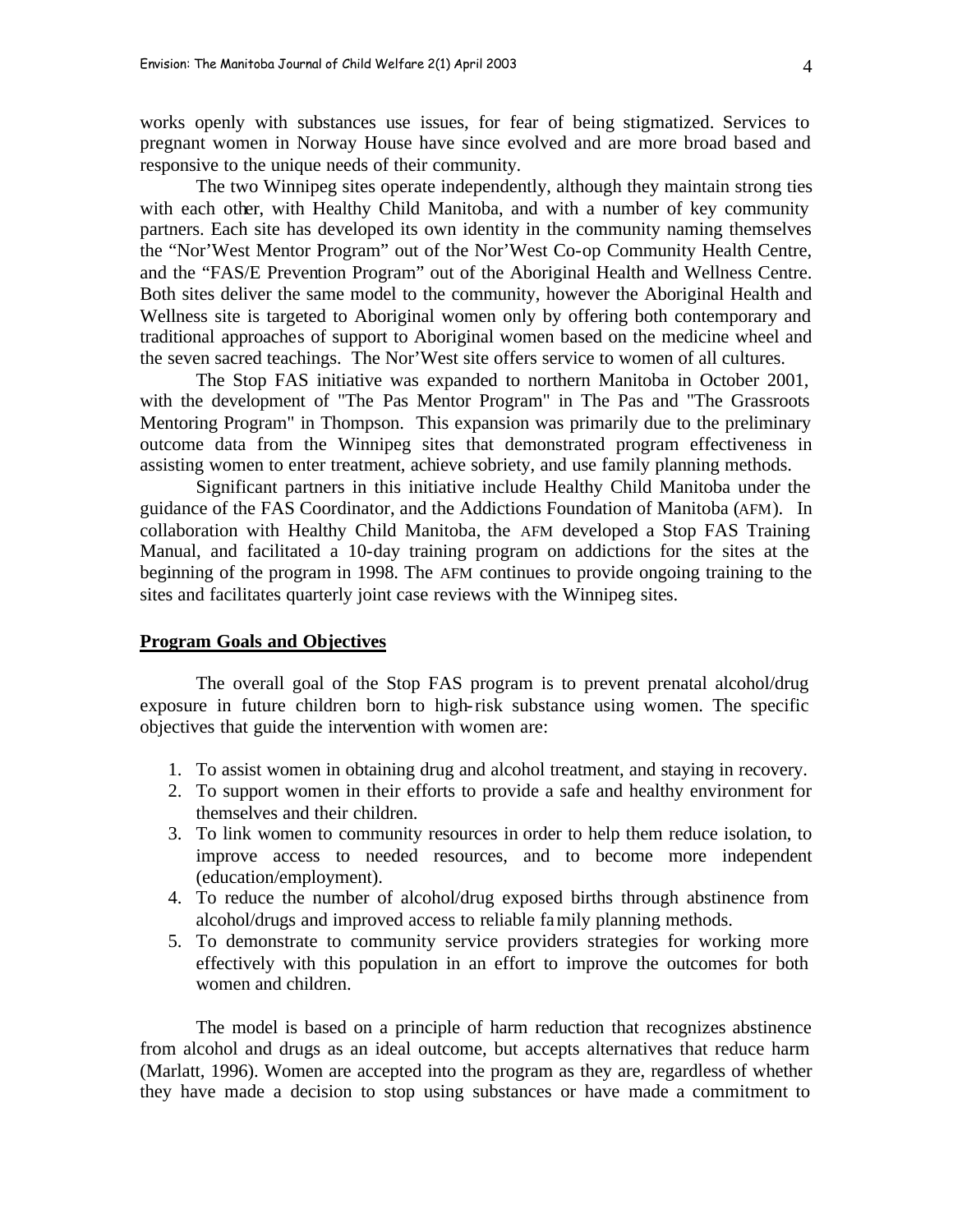sobriety. All efforts that clients make to cut down or stop using substances are encouraged, and women are not asked to leave the program if they are unable or unwilling to achieve sobriety. The theoretical foundation of Stop FAS incorporates the trans-theoretical model of change (Proshanska, DiClemente, & Norcross, 1995), which is used extensively in the addictions field. Within this framework, mentors help clients reflect on their ambivalence about change and offer a concrete approach to assisting them in the change process.

## **Staffing and Scope of the Program**

Initially, the Winnipeg sites staffed one full time coordinator and two full time paid mentors. Within eighteen months, each site had reached its capacity of 25-30 women. As the needs of this population became more visible, and the program became more well known and utilized in the community, women were being turned away at referral due to lack of program capacity. Healthy Child Manitoba addressed this situation in 2001, by providing supplemental funding to each site to hire an additional mentor. Overall the two sites now have the capacity to provide services to 90 women in Winnipeg at any given time. Space availability depends on the rotation of graduates out of the program after three years of service.

The Stop FAS program sites are administered by coordinators who have professional backgrounds in social work. The coordinator is a key link to the community in terms of marketing the program and collaborating with other systems. She determines client eligibility and manages the intake process and evaluation data. She supervises the mentors and their casework and provides ongoing clinical direction and support. Each Coordinator is involved in broader community planning regarding FAS, and issues related to pregnant substance using women. Each site also offers training opportunities for community service providers on FAS and strategies for working with high-risk women.

The mentors are trained paraprofessional staff with work experience in the social services field, particularly with high-risk populations. They are required to have completed a minimum Grade 12 education, however many have additional training or education. They are women who represent diverse ethnic backgrounds, and who may have experienced many of the same difficulties as their clients. Having overcome these difficulties in their own lives, they are positive role models for their clients. Selfdisclosure can be a useful tool for mentors. In sharing some of their own life experiences with clients, they can give a hopeful message such as, "If I can do it, so can you!" The mentors have varied styles and approaches, but they all have a common belief in the essential worth of each woman they work with and a hopeful and positive attitude. They also share common characteristics of being tenacious, with creative problem solving skills, and a direct and non-judgmental approach with women.

#### **Recruitment**

At program inception in 1998, Winnipeg Stop FAS sites did extensive outreach to the service provider community to spread the word about this unique and specific service available to women, and about the program goal to prevent FAS/E. Developing liaisons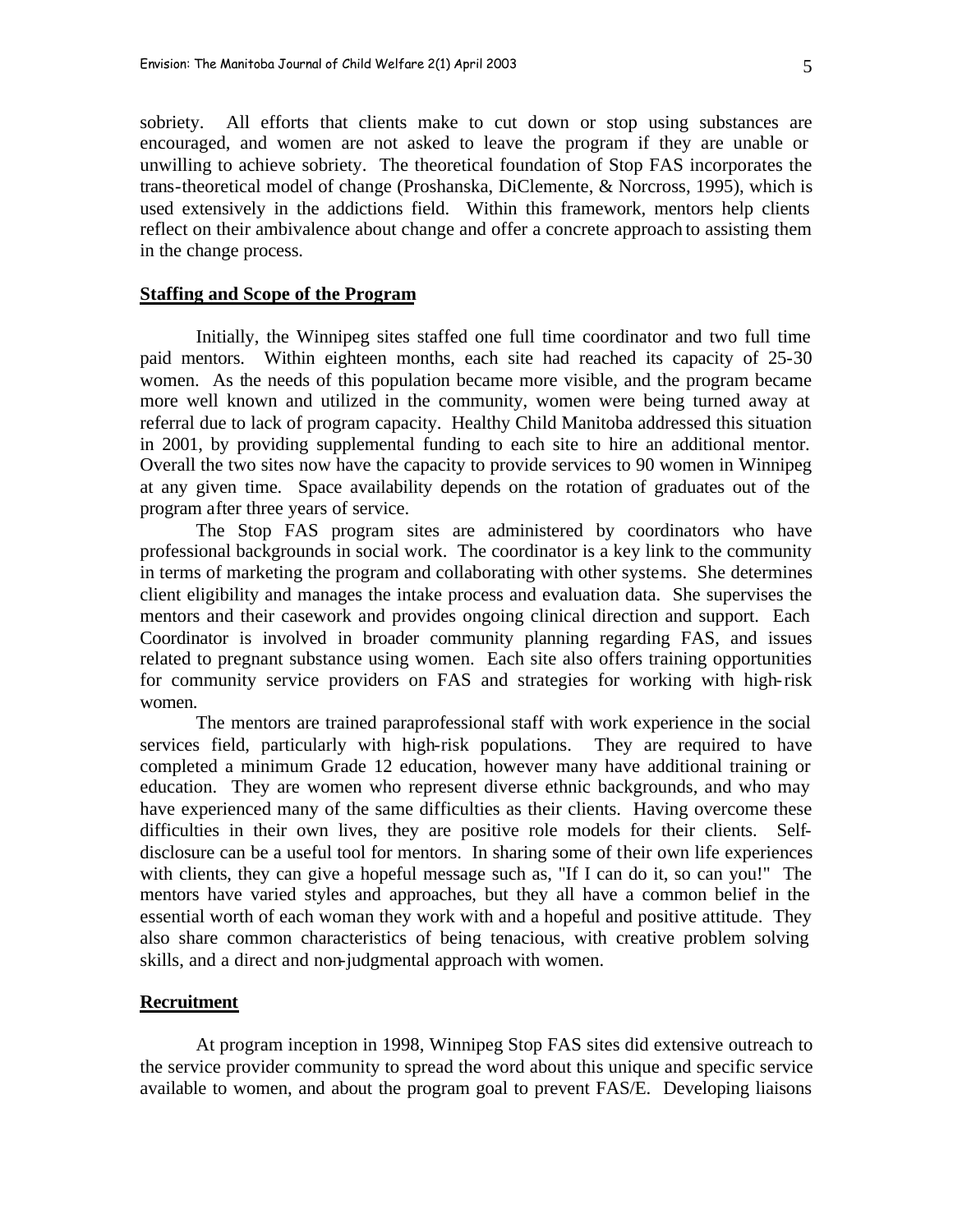with the service community has been an important, ongoing process in order to be aware of the scope of services available, help clients build connections, and maintain the referral base. Stop FAS recruits clients through the providers who are most likely to interface with this high-risk population, and referral sources include hospitals, prenatal clinics and services, community health centres, child welfare, social assistance, alcohol and drug treatment services, and local community resources. Women also self refer based on word of mouth in the community, or by learning about the program from pamphlets distributed in the community.

After a woman is referred, the coordinator determines her eligibility by gathering information from the referral source and from the woman herself. Once eligibility has been determined, a mentor is assigned and schedules an initial home visit within one week of referral. If a program is temporarily full to capacity, Winnipeg sites may refer to one another as appropriate. When no spaces are available in the city in the foreseeable future, Stop FAS coordinators will assist the woman or the referral source to access other resources that may be appropriate for her. The program is voluntary, and women sign forms indicating informed consent to participate when they decide to enroll.

# **The Clients**

In order to be eligible for this program a woman must meet three criteria: (a) she must be pregnant or up to two months postpartum; (b) she must have used alcohol and/or drugs heavily during her pregnancy; and (c) she must be not effectively connected to existing services (in other words, women who are "falling through the cracks"). Heavy use of alcohol or drugs is determined either by frequent binge episodes or ongoing regular use of substances throughout the pregnancy. Both of these using patterns place the developing fetus at high risk for alcohol/drug effects.

Intake demographic data from the first 60 women enrolled in Stop FAS between September 1998 and December 1999 indicates that Stop FAS is providing service to its intended population. Women enrolled share similar characteristics that are important to understand in terms of designing services that will be the most effective for this population.

At enrollment in Stop FAS  $(n = 60)$ :

- ullet average age was 26 years;
- ß 75% of women had at least one biological parent with an addiction problem;
- **100% reported being abused as a child (emotional, physical or sexual abuse);**
- $\blacksquare$  average education completed is Grade 8;
- 73% used more than one substance, including alcohol;
- $\blacksquare$  average number of children born is 3 (not including current pregnancy);
- average number of children who were no longer in the care of their mothers was three;
- 48% had an unstable living situation (frequent moves or homelessness);
- 85% relied on social assistance for their income.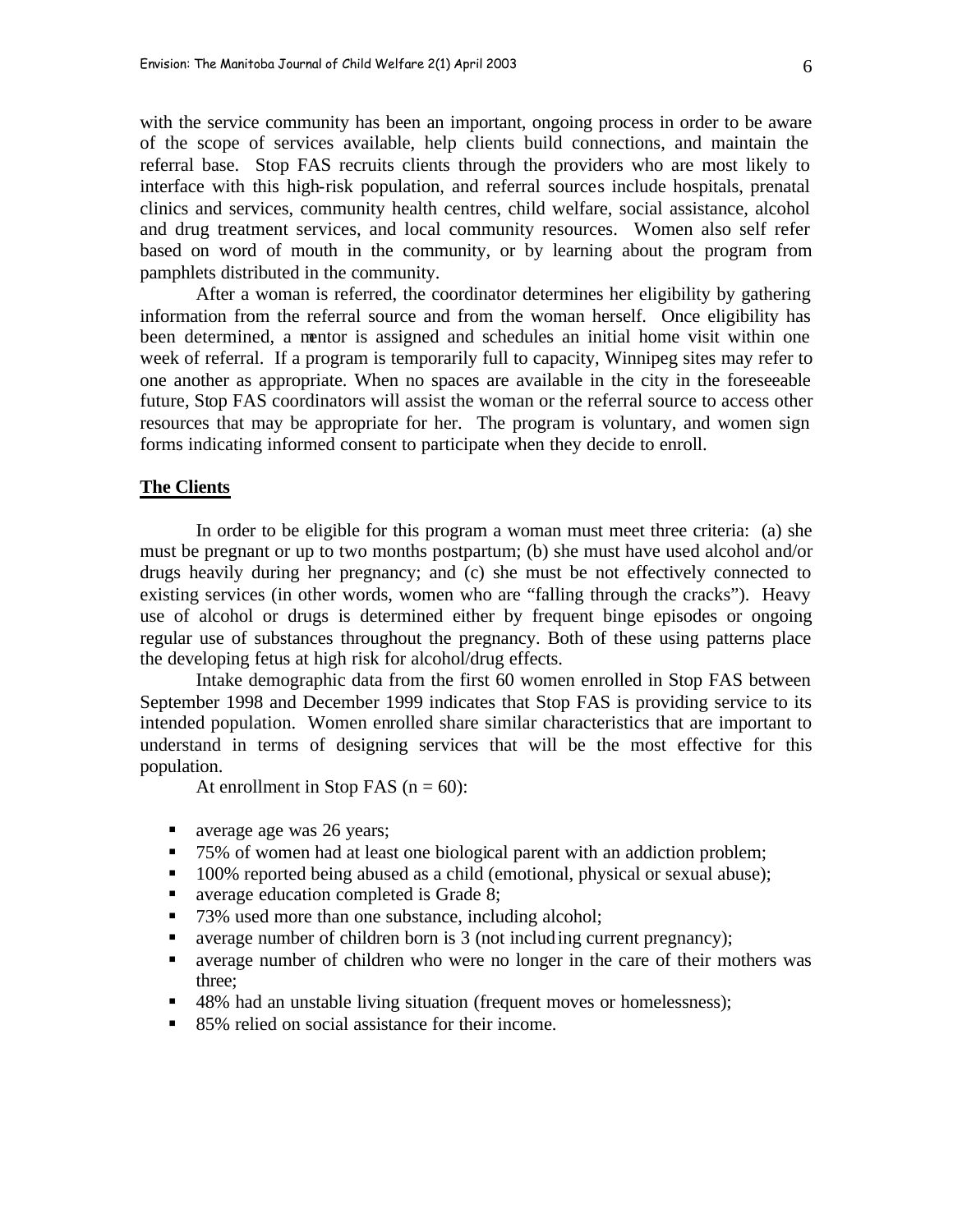## **The Intervention Model**

The intervention model involves four basic components: establishing the relationship, identifying client goals, establishing linkages with service providers, and role modeling and teaching basic skills.

**Establishing the Relationship.** Mentors begin to get to know the client immediately after enrollment in Stop FAS. Building trust in this relationship can take months or even longer, given the client's history of abuse and abandonment and overall mistrust of systems. During this initial phase, mentors he lp to address the client's immediate needs such as food, shelter or transportation to important appointments. The mentor's outreach and follow through, particularly in this phase, is critical to establishing trust and demonstrating to the client that she is cared about. Mentors meet regularly with each client, depending on the client's needs and provide emotional and practical support on an ongoing basis. Contact can range from weekly visits and/or phone calls to daily contact during periods of crisis. Additional efforts to reach out to the client's family include building relationships with their children, significant others and extended family. These connections serve to further strengthen the bond with the client and provide a vehicle to stay in touch if she disappears or loses touch with her mentor in the future.

Mentors are persistent and creative in their efforts to engage clients and stay connected. Staying in touch over time can pose a significant challenge, particularly when clients are transient or involved in gang or drug cultures, or when they stop reaching out for support because they believe their situation is hopeless. Mentors do a great deal of field work, including scheduled appointments, as well as dropping in on clients at home or dropping in at scheduled visits with their children in foster care. The use of notes and letters that contain friendly, caring and positive messages are particularly effective in letting clients know that the mentors are still thinking of them and ready to get to work whenever the woman is ready. Mentor's efforts have paid off in many situations where women had initially given up on themselves, but who now have begun to turn their lives around and have hope for the future.

**Identifying Client's Goals: Assessment and Planning**. Within one week after enrollment, the mentor meets with her client to assess the family situation and consider her plan to assist them. Mentors administer a number of user friendly assessment tools with clients to collect baseline information for evaluation and assist with planning. The woman has an opportunity to identify her own goals using "The Difference Game", a unique card-sort assessment instrument that assists her in identifying realistic goals she feels would make a difference in her life (Grant, Ernst, McAuliff, & Streissguth, 1997). Goals are recorded and the mentor and client identify specific steps that need to be taken to achieve these goals. Every four months throughout the program, the client and her mentor evaluate the goals, and the woman may choose new goals on which to work, reflecting changes that may have occurred in her situation or within herself (or she may keep the same goals over time). This process is a dynamic, fun and empowering way to teach women about goal setting. It is a concrete strategy that provides the foundation and the "work" for the program service. Mentors challenge women to achieve their goals, always with a strong belief in the woman's ability to improve her life.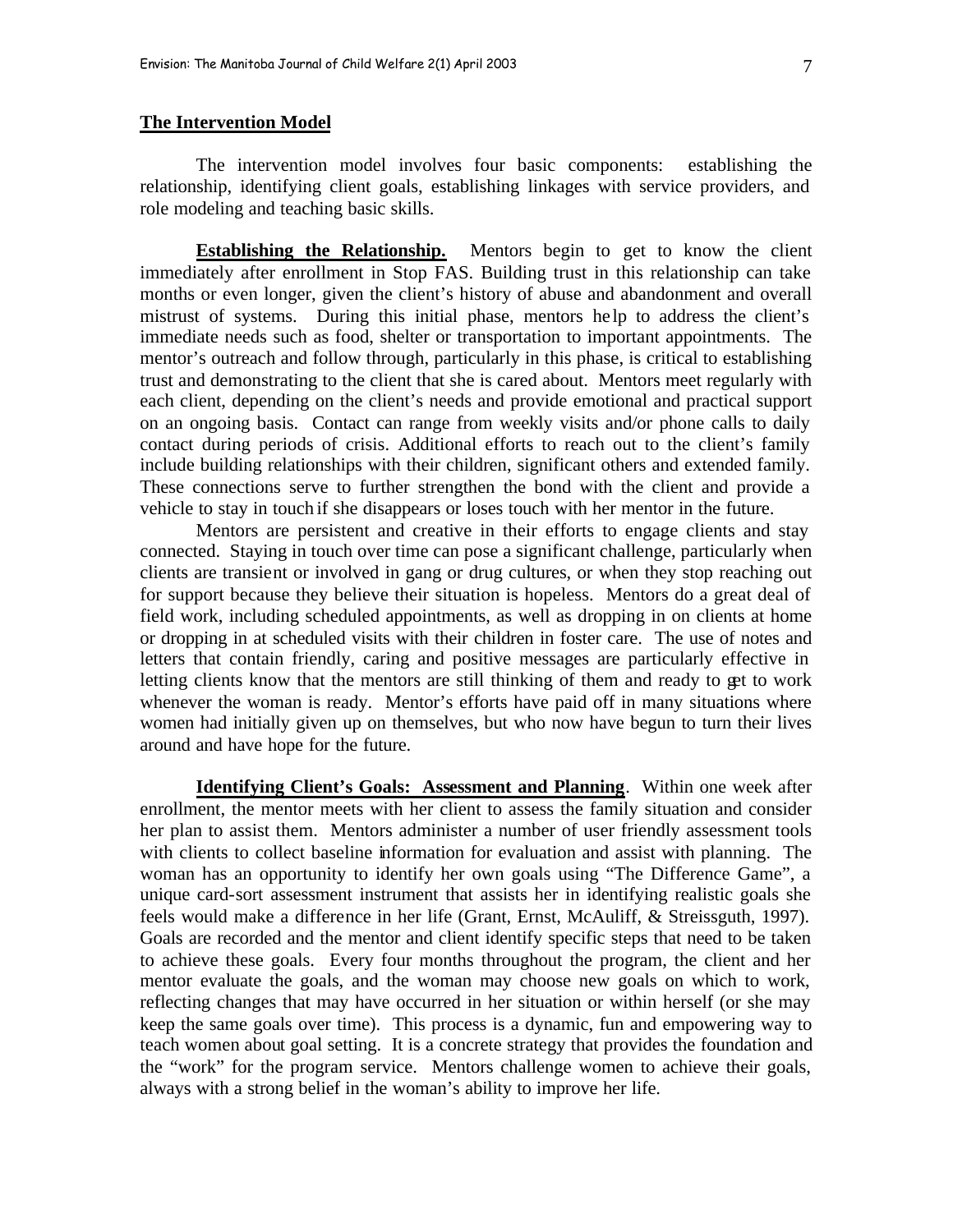**Establishing Linkages with Service Providers**. Mentors are in a key position to coordinate the multidisciplinary systems involved with the client and advocate on her behalf. Beginning at enrollment, the mentor contacts the various service providers with whom the client is involved, provides information about Stop FAS, and identifies her role as a support to the client and case manager (as appropriate). In reality, the child welfare system often takes on the role of case manager and the mentor's role becomes that of team member acting as client advocate. Service agencies with which the mentors typically work include child welfare, employment and income assistance, health, child development/diagnostic services, drug and alcohol treatment, educational, housing, mental health and judicial systems. The mentor uses a team approach to ensure that a comprehensive service plan is developed for each client and that the roles and responsibilities of each team member or agency are clearly stated. This helps to avoid duplication of services and ensures that the client has a workable and consistent plan.

Mentors do extensive resource matching with clients to services that will best meet her needs. They then help her to negotiate the steps needed to make use of the resources. For example, mentors assist women in finding the most appropriate alcohol and drug treatment facility or resource for her circumstances, assist her with completing application forms, advocate on her behalf to reduce time on a waiting list, prepare her to enter treatment, and arrange transportation. They also help women negotiate child care, store their belongings and eventually make arrangements for aftercare treatment and transitional housing. The practical assistance and emotional support offered by the mentor in these circumstances is vital to breaking down the barriers that prevent women from accessing the help that they need.

In an effort to maintain confidentiality, clients are asked to sign a release of information for all systems with which the mentor needs to be in contact. Clients are advised at enrollment about the mentor's duty to report abuse or neglect of children, and suicidal or homicidal behaviour. Mentors discuss child welfare issues with women on an ongoing basis. When reporting to child welfare is necessary, mentors include the client in the process whenever possible. This approach empowers clients to take responsibility for concerns regarding their children, and sets the stage for more cooperative planning.

**Role Modeling: Teaching Basic Skills.** Mentors take advantage of every opportunity to teach basic life skills and role model for clients. Mentoring is not a desk job and mentors do frequent home visits, as well as provide transportation for women and their children to important appointments. They find that time spent in the car with the client is extremely valuable as they can talk with few distractions.

Women enrolled in Stop FAS often come from chaotic and neglectful childhood backgrounds, where they did not learn basic skills such as relating to others, organizing themselves or even taking care of their basic needs. In addition, many women came from homes where alcohol and drug use was prevalent. Some of the women are alcohol or drug affected themselves due to prenatal exposure, and therefore are also impeded with a developmental disability. Mentors are respectful and helpful in their approach, and look for opportunities to demonstrate and teach women about day to day living. The most effective strategies are those that are very explicit and concrete and are reinforced over time.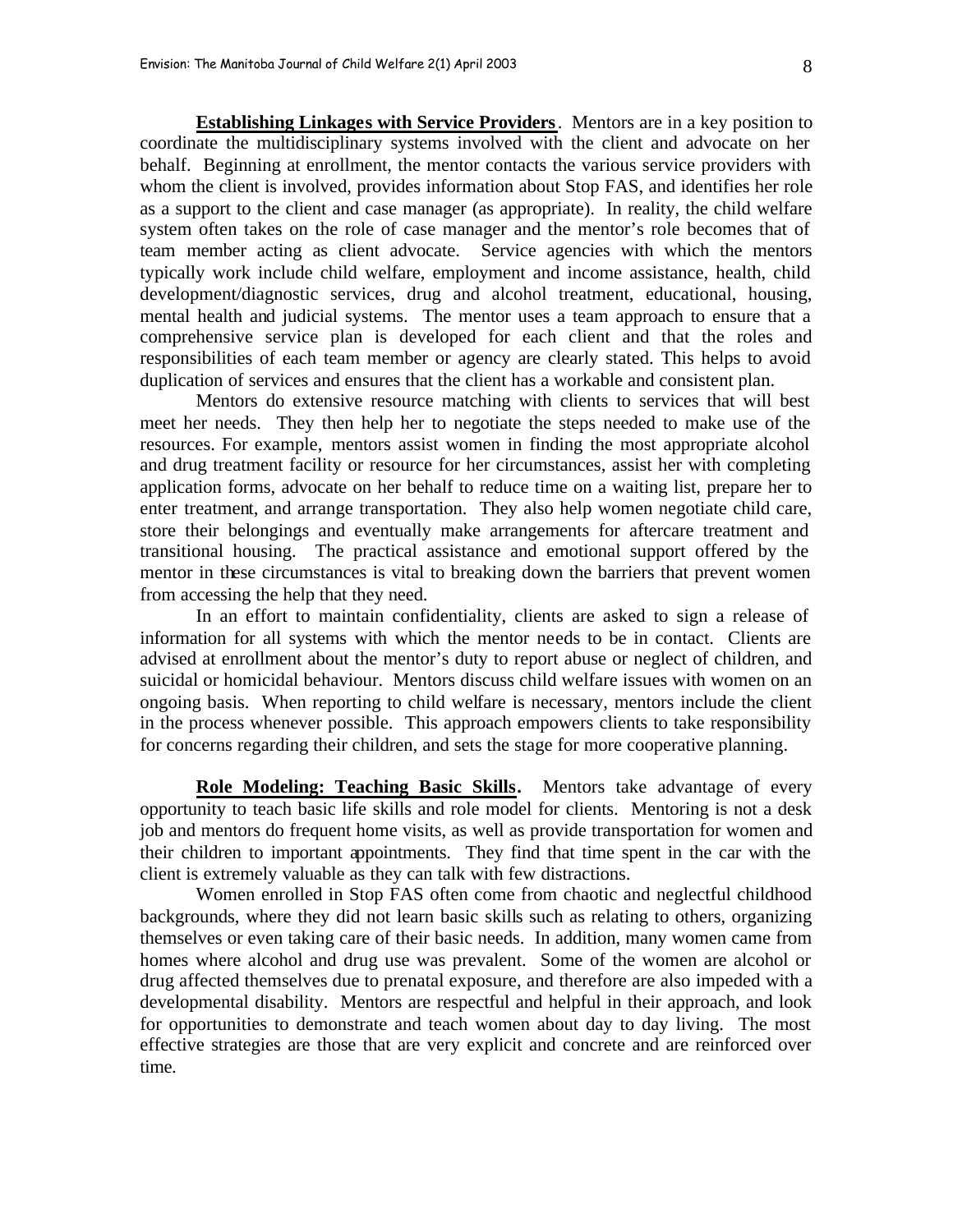### **Evaluation Framework and Preliminary Outcomes**

Evaluation is an important component of the Stop FAS model. Healthy Child Manitoba administers the evaluation framework, which has been adapted from the Seattle PCAP model, and includes program outcomes and implementation measures. Beginning at intake, the coordinator administers an adaptation of the standardized 5<sup>th</sup> Edition Addiction Severity Index (ASI) interview to all clients to collect baseline data against which to assess program outcomes (McLellan, Cacciola, Kushner, Peters, Smith, & Pettinati, 1992; McLellan, Luborsky, Cacciola, & Griffith, 1985). Mentors evaluate each client's ongoing progress biannually using the Six Month Assessment tool. At the end of the three years, the coordinator administers an Exit Interview, which is a shorter version of the ASI. Together, these three measures provide information on the overall success of the program as outlined in the program objectives. In addition, ongoing evaluation measures focus on the process of the intervention. Process measures include case notes and time summaries that describe and quantify mentors' contact with each client. The "Progress Towards Goals" sheets are used in conjunction with the Difference Game; these are completed every four months to allow the mentor and client to keep track of the goals being worked on.

# **Preliminary Results**

Outcome evaluation among the first 60 women enrolled in the demonstration phase of Stop FAS is complete. Preliminary findings indicate that the program is having an important impact on the well being of both the clients and their children. Among the initial 60 women, 17 (28.3%) moved out of the service area permanently prior to completing the 3 year program. Among the 43 women who graduated from the program by December 2002:

- $\blacksquare$  26 (60%) were not at risk of delivering a child with FAS because they have either been abstinent from alcohol (and drugs) for 6 months or more or were using a family planning method regularly;
- 28 (65%) had completed an addictions treatment program;
- **21** (49%) were abstinent from alcohol and drugs at exit from the program; of these, 11 (26%) had been clean and sober for six months or more;
- 21 (49%) were using a reliable family planning method (13 [30%] Depo Provera injections; 5 (12%) tubal ligation; 3 (7%) regular pill or condom use};
- 12 (28%) had completed an educational/training program;
- $\blacksquare$  27 (63%) of target children were living with their own families (10 [23%] with their biological mothers, and 17 [40%] with fathers or extended family).

### **How Stop FAS has Helped: In Our Clients' Own Words**

"I am starting to say no to things I would have said 'yes' to in the past, like friends wanting to go out drinking."

"I stand up for myself more now. I voice my opinions instead of hiding them."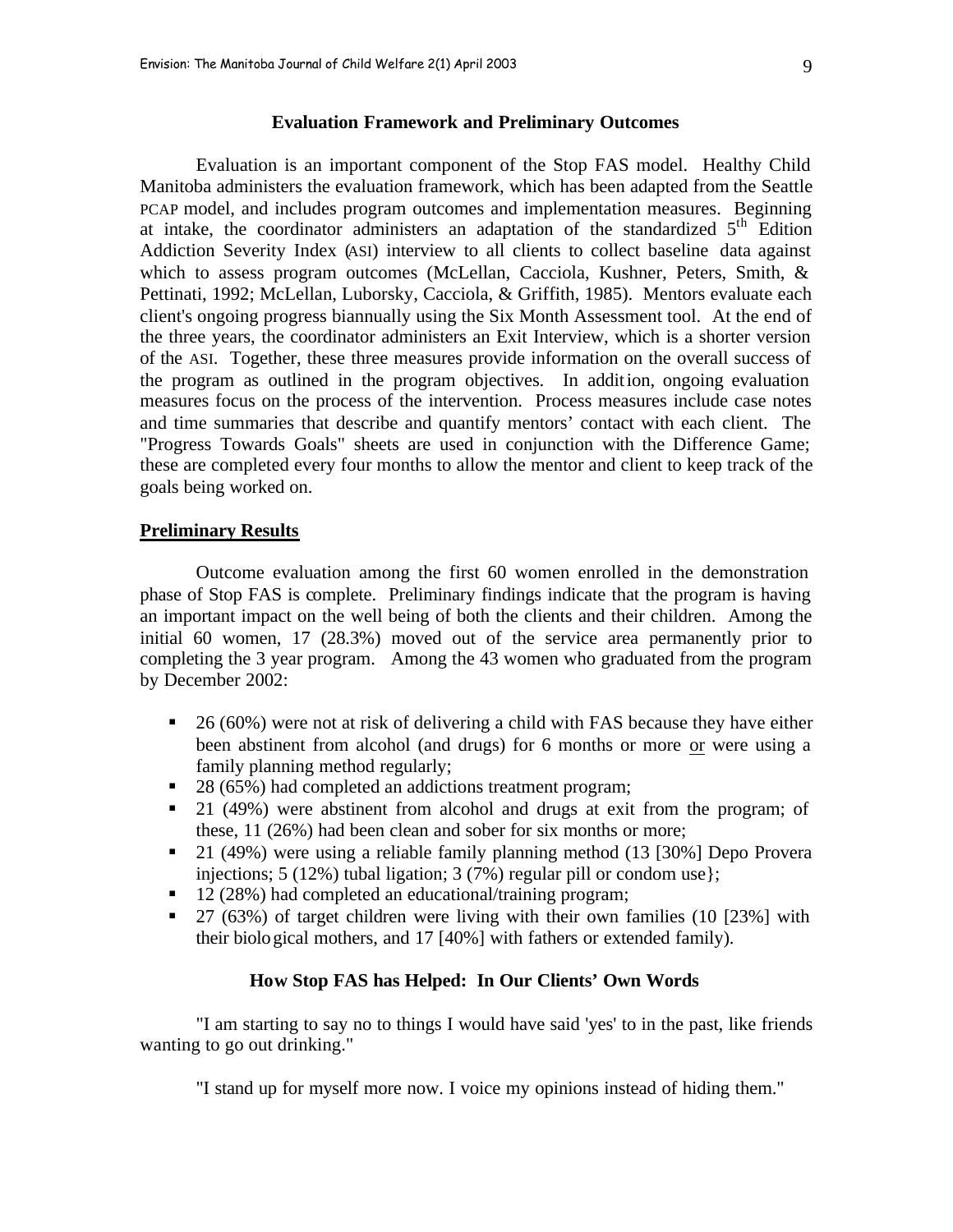"I am more open, it doesn't matter as much what other people think of me."

"Instead of putting myself in bad situations, I check it out first."

"I am taking more responsibility for myself."

"I am making choices for myself, not letting a man do it for me."

"I like being a mom. I like doing things for my son, being there for him, keeping him safe."

"I saved all the cards and notes my mentor sent me."

"I learned how to talk for myself with other agencies. My mentor would encourage me to call and speak for myself. She followed up and made me call her back."

"My mentor got me to look into FAS/E more and pay attention to my son's needs."

"My mentor said things like…if you can't do it now, you can work on it and it will come."

# **Conclusion**

The Stop FAS model is making a difference in the lives of high-risk substanceusing women and their children in Winnipeg. Preliminary findings reported here demonstrate that a paraprofessional model focused on building positive relationships with women over time is an effective approach that can lead to meaningful change. At exit from the 3-year intervention, over half of these women had completed treatment programs; a quarter had been clean and sober for six months or more; an additional quarter of the women were more recently clean and sober. At entry into the program, none of the women were using contraceptive methods and they did not identify this as a priority in their lives. With assistance from the mentors regarding family planning education and implementation, women are now making informed choices, as evidenced by the substantial increase in the use of family planning methods at the end of the three years. They are beginning to look forward in their lives and get involved in education and/or training programs. Nearly two thirds of the target children are being cared for by their parents or family members. Finally, the data indicates that the program *is* successful in preventing prenatal alcohol/drug exposure in subsequent children; 60% of our clients are either clean and sober or are using family planning methods at the end of the three years in the program.

These women are worth our efforts. They have hopes and dreams for a good life for themselves and their children, and have the potential to make meaningful changes in their lives. Mentors and coordinators in the Stop FAS program have come to appreciate these clients as strong, capable and resilient individuals, who are also loving mothers to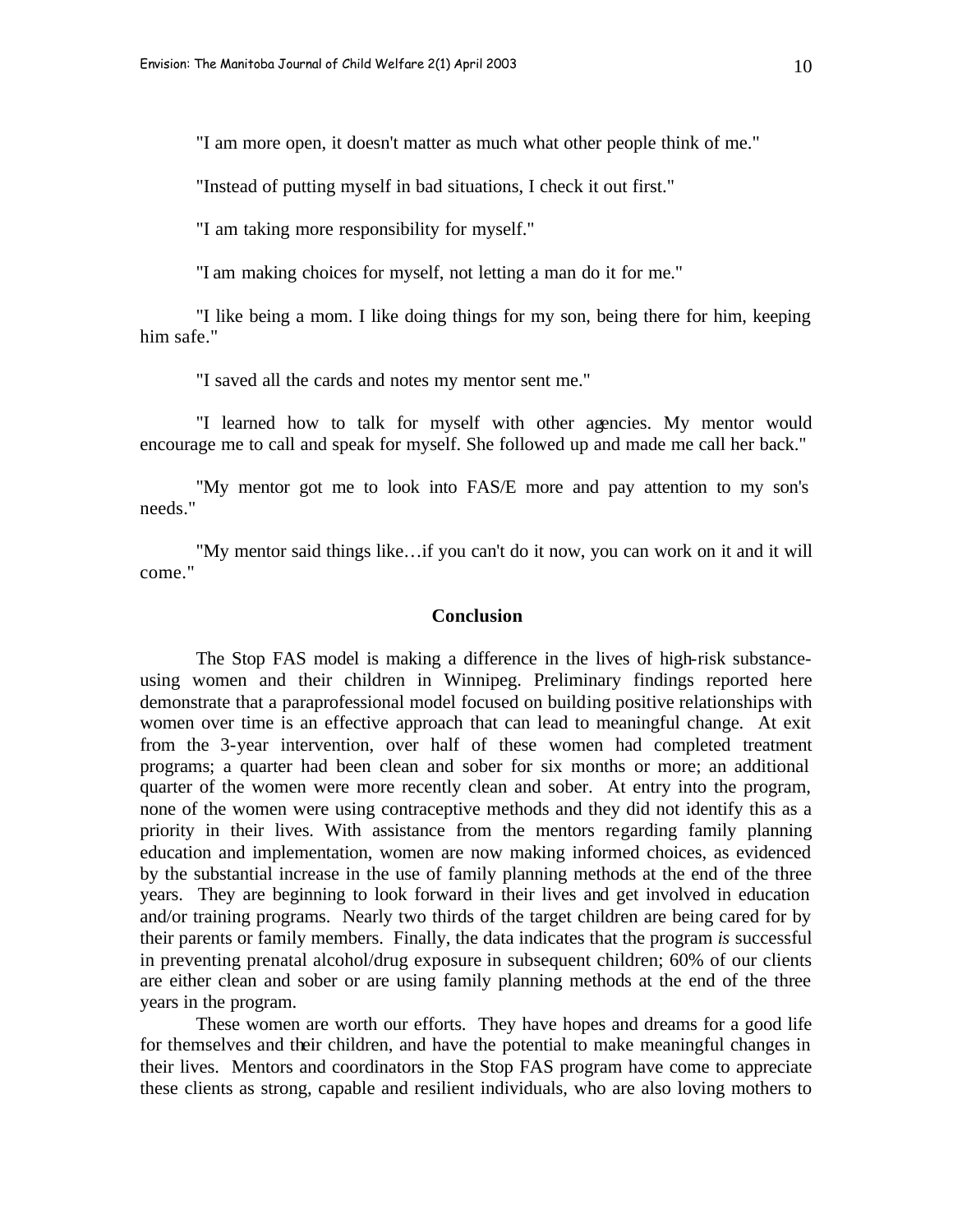their children. We have learned to never give up on any woman. She may just be the one who is ready to turn her life around.

#### **References**

- Amaro, A., & Hardy-Fanta, C. (1995). Gender relations in addiction and recovery. *Journal of Psychoactive Drugs, 27* (4), 325-337.
- Canada's Drug Strategy Division, Health Canada (2000). *Best practices: Fetal alcohol syndrome/Fetal Alcohol Effects and the effects of other substances during pregnancy*. Publications Ottawa: Health Canada.
- Ernst, C. C., Grant, T., Streissguth, A., & Sampson, P. D. (1999). Intervention with highrisk alcohol and drug-abusing mothers: 3-year findings from the Seattle model of paraprofessional advocacy. *Journal of Community Psychology, 27* (1), 19-38.
- Finkelstein, N. (1993). Treatment programming for alcohol and drug-dependent pregnant women. *International Journal of the Addictions, 28* (13), 1275–1309.
- Grant, T. M., Ernst, C. C., McAuliff, S., & Streissguth, A. P. (1997). The difference game: An assessment tool and intervention strategy for facilitating change in high-risk clients. *Families in Society, 78* (4), 429-432.
- Grant, T. M., Ernst, C. C., & Streissguth, A. P. (1999). Intervention with high-risk alcohol and drug-abusing mothers: Administrative strategies of the Seattle model of paraprofessional advocacy. *Journal of Community Psychology, 27* (1), 1-18.
- Grant, T. M., Ernst, C. C., Streissguth, A. P., Phipps, P., & Gendler, B. (1996). When case management isn't enough: A model of paraprofessional advocacy for drugand alcohol-abusing mothers. *Journal of Case Management, 5* (1), 3-11.
- Institute of Medicine, Committee to Study Fetal Alcohol Syndrome (1996). Prevention of Fetal Alcohol Syndrome. In K. Stratton, C. Howe, & F. Battaglia (Eds.), *Fetal alcohol syndrome: Diagnosis, epidemiology, prevention, and treatment*. Washington D.C.: National Academy Press.
- Marlatt, G. A. (1996). Harm reduction: Come as you are. *Addictive Behaviors, 21* (6), 779-788.
- McLellan, A. T., Cacciola, J., Kushner, H., Peters, R., Smith, I., & Pettinati, H. (1992). The fifth edition of the addiction severity index. *Journal of Substance Abuse Treatment, 9* (3), 199-213.
- McLellan, A. T., Luborsky, L., Cacciola, J., & Griffith, J. E. (1985). New data from the Addiction Severity Index: Reliability and validity in three centers. *Journal of Nervous and Mental Disorders*, *173* (7), 412-423.
- Miller, J. B. (1991). The development of women's sense of self. In J. D. Jordan, A. G. Kaplan, J.B. Miller, I. P. Stiver, & J. L. Surrey (Eds.), *Women's growth in connection* (pp. 11-26). New York: Guilford Press.
- Prochaska, J., DiClemente, C., & Norcross, J. (1995). *Changing for good: A revolutionary six stage program for overcoming bad habits and moving your life positively forward*. New York: Avon Books.
- Sampson, P. D., Streissguth, A. P., Bookstein, F. L., Little, R. E., Clarren, S. K., Dehaene, P., Hanson, J. W., & Graham, J. M. (1997). Incidence of FAS and prevalence of ARNB. *Teratology, 56*, 317-326.